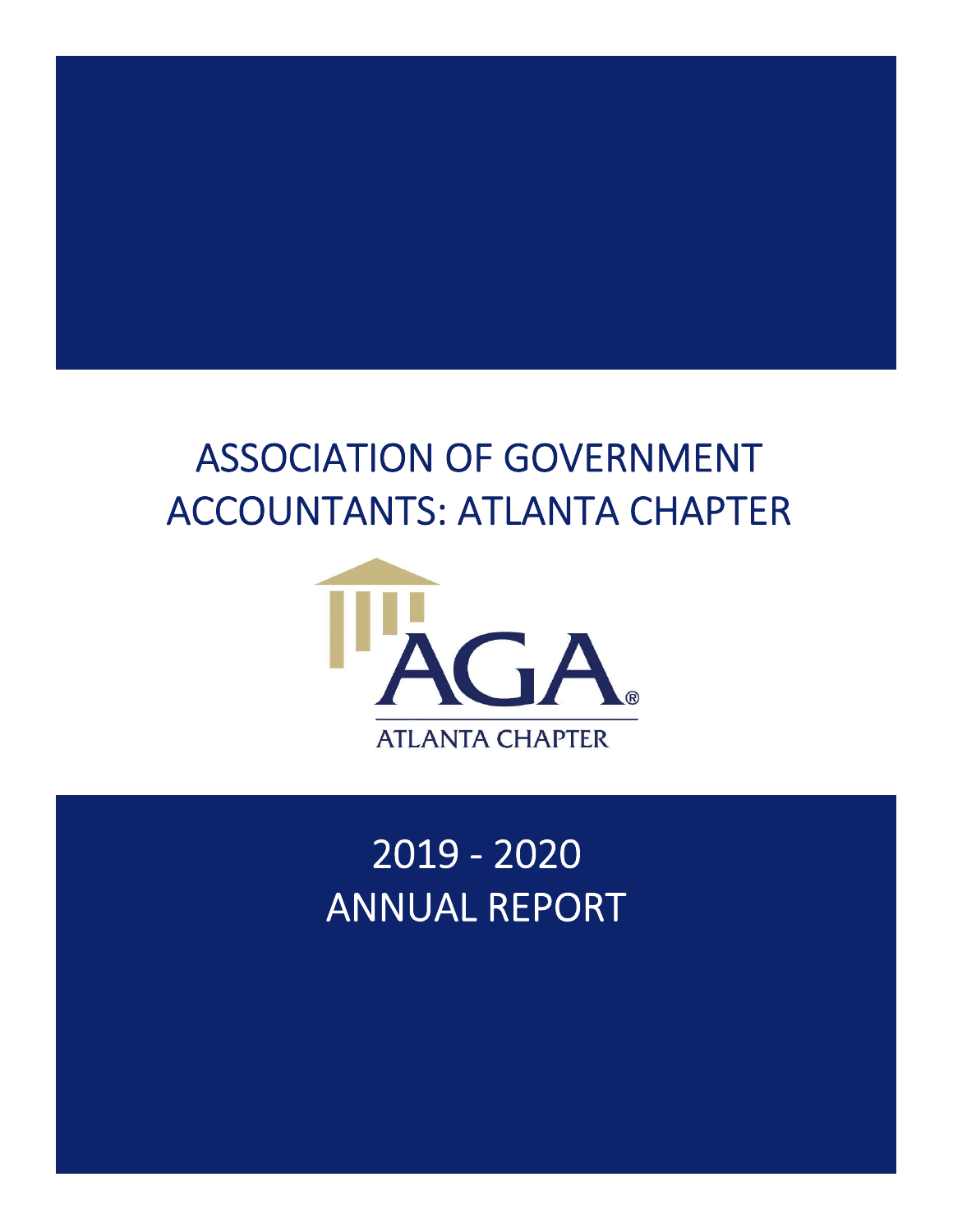## **2019 – 2020 AGA Atlanta Annual Report**

Greetings fellow AGA Atlanta members, it is my pleasure to detail the accomplishments of our chapter this past program year (2019-2020). Overall, the fiscal year ended June 30, 2020 was very successful, and we were able to support our members and give back to the community in new and exciting ways. Fiscal year 2020 will always be remembered for the COVID-19 pandemic. Our Chapter changed our meeting format to virtual setting from in-person setting like most organizations across the Nation. However, even with the disruptions of 2020, we achieved a measure of financial security because of our successful and well attended training events as described below. In the end, our chapter was recognized as a Platinum level chapter, which is the highest achievement any chapter can receive. This accomplishment puts the AGA Atlanta chapter in the position to do even more for our members in 2020-2021; to once again give back to the metro Atlanta community; and to champion government accountability at the local, state, and federal levels in our area. Some of the noteworthy accomplishments of our chapter for the 2020 program year are as follows:

- Governor Kemp proclaimed March 2020 as CGFM month. Several of our Chapter members met with Governor Kemp for a photo opportunity shortly before the public health emergency declaration.
- 
- We held three chapter organized training events for our members that constituted nine unique CPE credits. Two of the three events were attended in-person with a total of 75 in attendance. The third event was held virtually with 45

people participating. Each of the three events provided attendees/participants with a total of 9 CPE credits. We canceled our annual Professional Development Training which we normally hold in May. This normally is an all-day event with each attendee earning up to 8 CPE credits.

- Our events offered sessions on relevant topics such as leadership, values in conflict and government services, a case study presentation from the Georgia Office of Inspector General, fraud investigations and fraud case studies, independent procurement review to rebuild public trust and reasons for internal controls.
- Topics were presented by John Fuchko, III (Vice Chancellor for Organizational Effectiveness with the University System of Georgia), Deborah Wallace (Georgia's State Inspector General), Scott Hilsen (Chief Compliance & Privacy Officer/Assistant General Counsel with Cox Automotive), Charles Hall (McNair, McLemore, Middlebrooks & Co., LLC), Maureen Duddy (Deputy Assistant Inspector General for Audits), Amanda Noble (City Auditor, City of Atlanta), and Patrick Cowan (Audit Manager, Tallahassee City Auditor's Office).
- While not medical professionals, chapter officers attempted to help two of the hospitals in Georgia hit hardest by COVID 19 during the Spring 2020 lockdowns. This was through a call for monetary for Grady Memorial in Atlanta and Phoebe Putney in Albany. We know of several Chapter Officers that heeded this call and made donations to the hospitals.